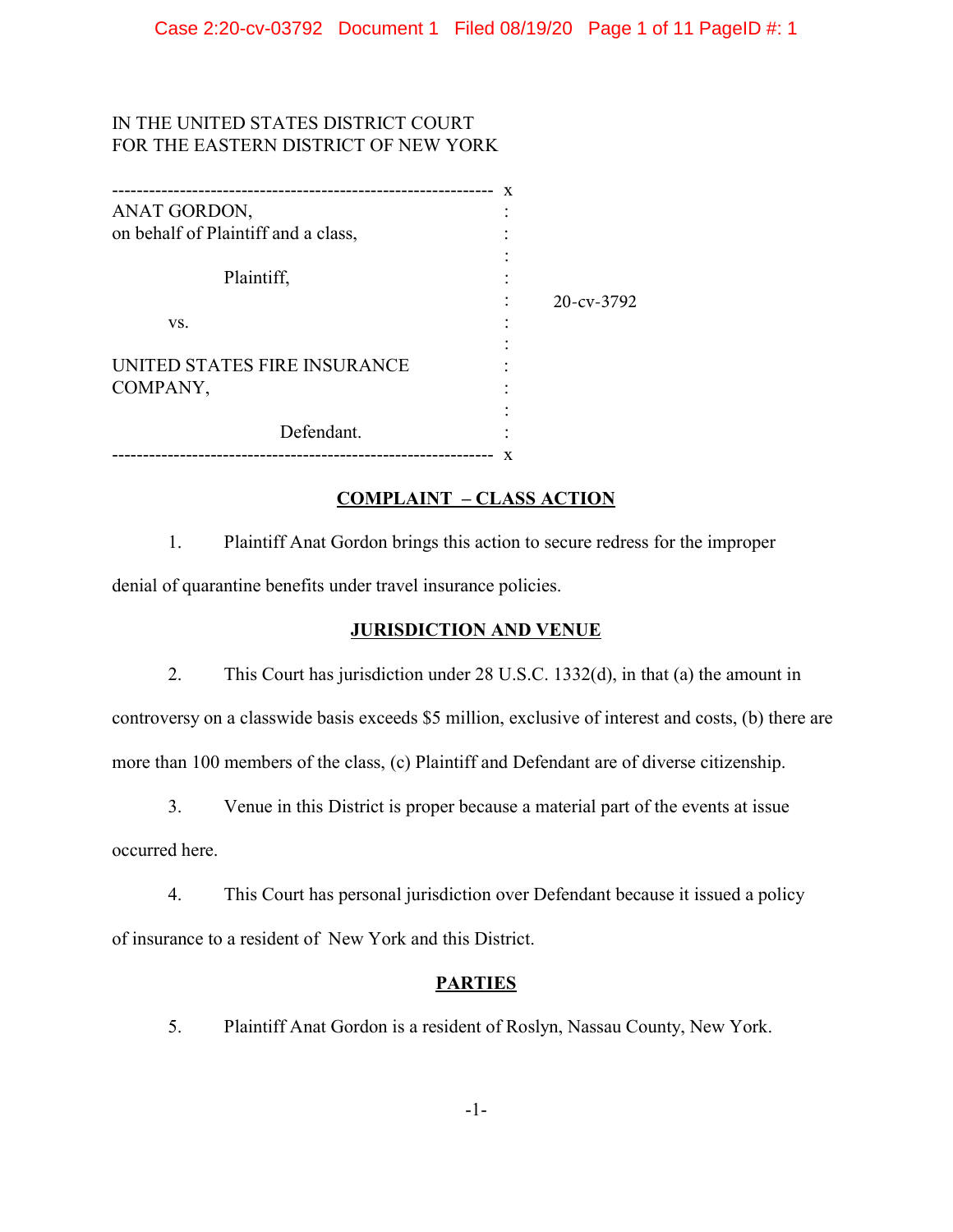#### Case 2:20-cv-03792 Document 1 Filed 08/19/20 Page 2 of 11 PageID #: 2

She is a citizen of New York.

6. Defendant United States Fire Insurance Company is a corporation organized under Delaware law with its principal places of business at 5 Christopher Way, Eatontown, NJ 07724, and 305 Madison Avenue, Morristown, NJ 07960. It is part of the Crum & Forster group of companies. It is authorized to transact insurance business in all states and the District of Columbia.

 $7.$ Defendant United States Fire Insurance Company underwrites travel and trip and event cancellation insurance.

### **FACTS**

8. Plaintiff Anat Gordon is the parent of minor son M Gordon.

9. Plaintiff contracted to send her son M to overnight summer camp at Camp Lenox in Otis, Massachusetts, during the period June 27, 2020 to August 15, 2020, at a cost of \$11,800, which was prepaid. The camp is generally attended by several hundred children.

To protect against loss, Plaintiff purchased an "A+ Program Protection Plan" 10. with an effective date of July 26, 2019.

 $11.$ The "A+ Program Protection Plan" is a policy of travel, trip or event insurance underwritten by Defendant United States Fire Insurance Company.

12. A copy of the policy is attached as Appendix A. A copy of the Purchase Confirmation is attached as Appendix B.

 $13.$ Plaintiff paid the premium required for the coverage and the policy was in full force and effect at the time of the events described below.

14. Both Appendix A and Appendix B are standard form documents.

 $-2-$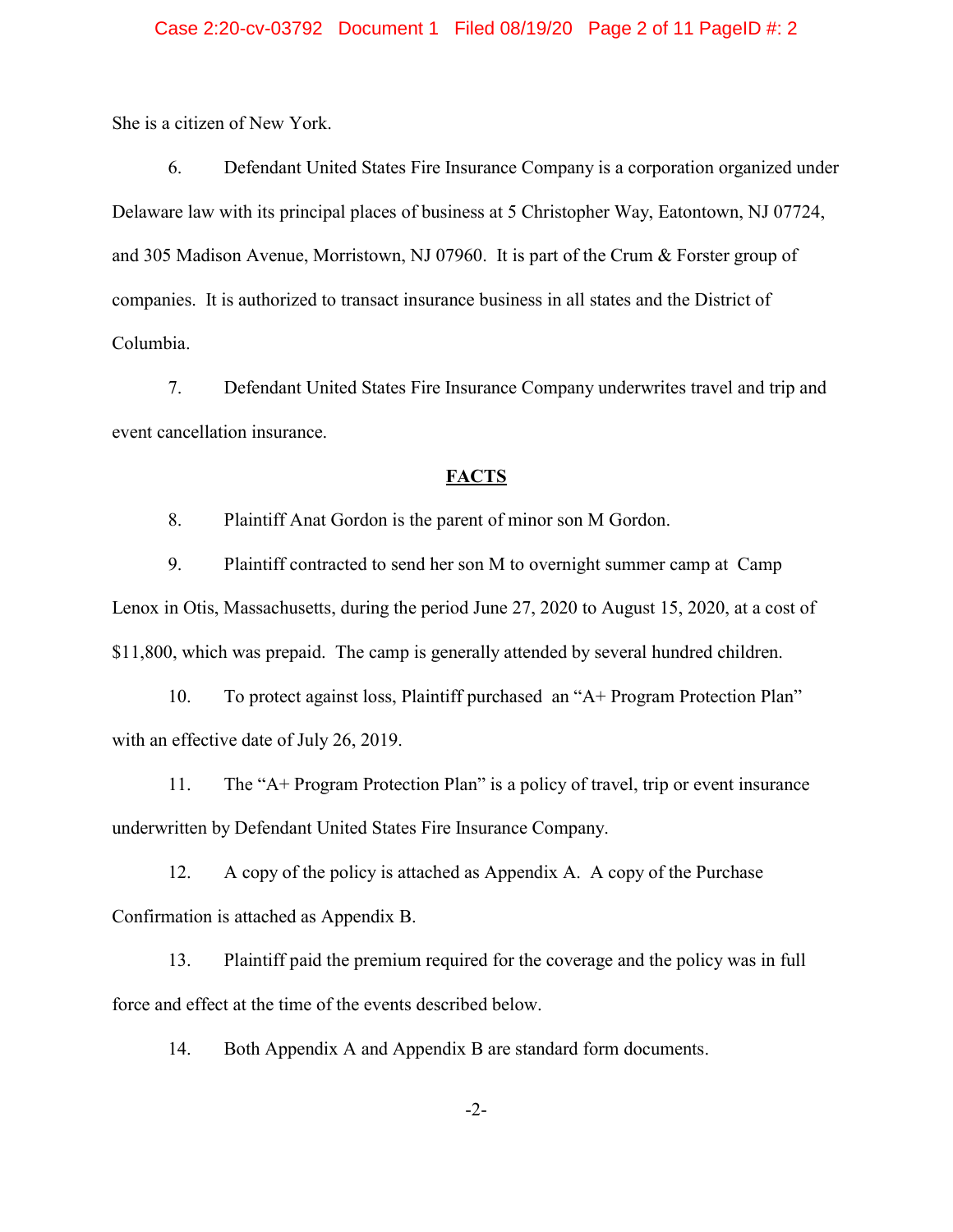#### Case 2:20-cv-03792 Document 1 Filed 08/19/20 Page 3 of 11 PageID #: 3

15. Appendix A stated that "Benefits will be paid, up to the Maximum Benefit Amount shown in the Confirmation of Benefits, to cover You for the unused non-refundable prepaid expenses for Program Arrangements when You are prevented from taking Your Trip due to ... the Other Covered Reasons listed below; provided such circumstances occurred after Your Effective Date."

The "Other Covered Reasons" included "You or Your Traveling Companion 16. being  $\dots$  quarantined  $\dots$ "

17. "Ouarantined" is not defined in the policy.

18. The common meaning of "quarantine" is "a restraint upon the activities or communication of persons or the transport of goods designed to prevent the spread of disease or pests" and "a state of enforced isolation."

(https://www.merriam-webster.com/dictionary/quarantined?src=search-dict-hed)

19. On January 30, 2020, the World Health Organization declared COVID-19 a "Global Health Emergency;" a "Public Health Emergency of International Concern."

20. On January 31, 2020, the President declared COVID-19 a public health emergency.

21. On February 21, 2020, Dr. Nancy Messonnier, director of the CDC's National Center for Immunization and Respiratory Diseases, told reporters that U.S. health officials were preparing for the coronavirus to become a pandemic.

22. On February 29, 2020, the U.S. government issued a "do not travel" warning and prohibited travel between the United States and several countries with COVID-19 outbreaks.

23. Following these prounouncements, the Commonwealth of Massachusetts issued

 $-3-$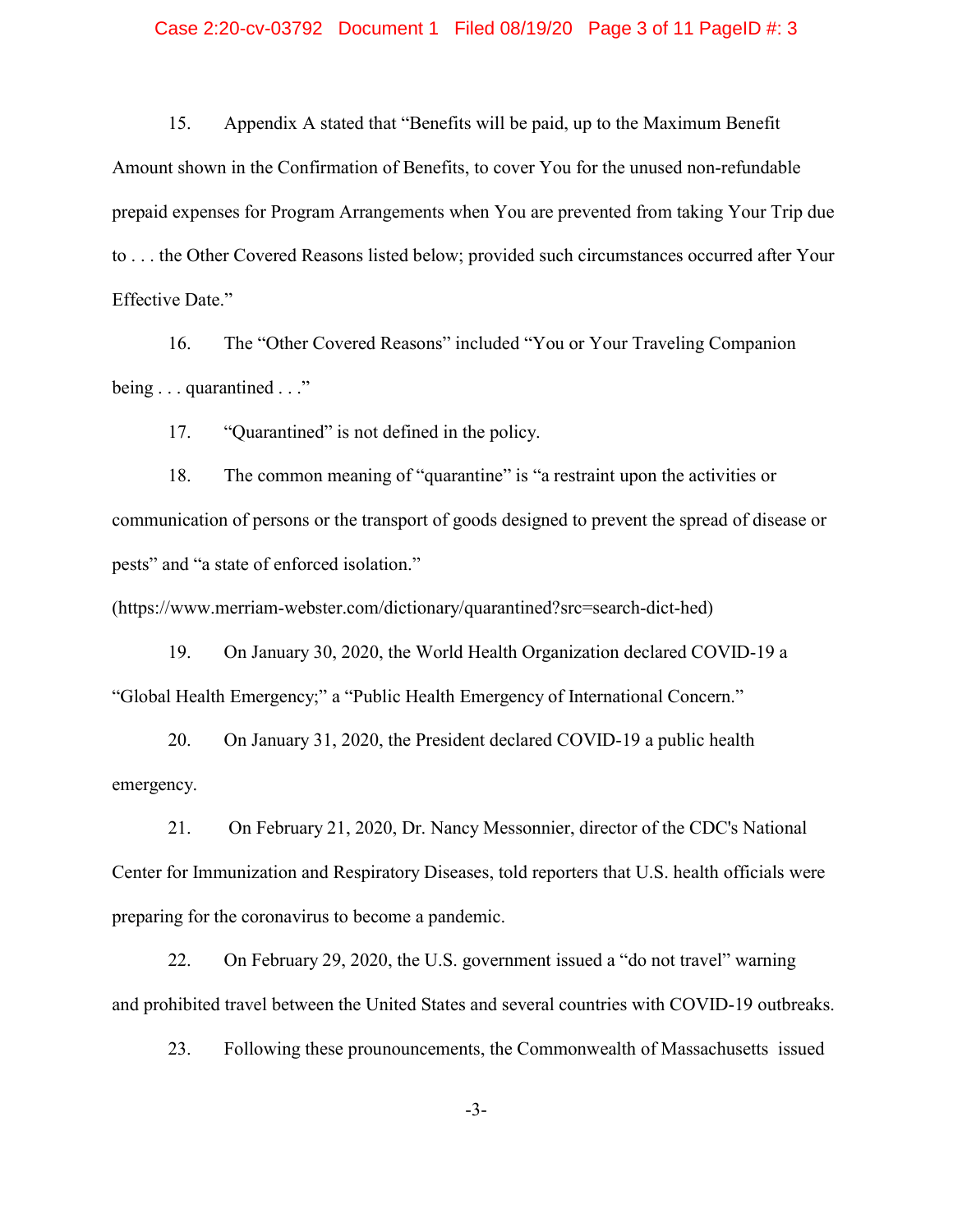#### Case 2:20-cv-03792 Document 1 Filed 08/19/20 Page 4 of 11 PageID #: 4

orders which prohibited the summer camp Plaintiff planned to have her son attend.

24. On March 10, 2020, the Commonwealth of Massachusetts declared that the COVID-19 outbreak was "a disaster that impacts the health, security, and safety of the public" and announced a state of emergency.

25. On March 23, 2020, the Commonwealth of Massachusetts issued COVID-19 Order No. 13, which closed all businesses other than those providing essential services, prohibited indoor gatherings of more than 10 people, and prohibited all recreational and athletic activities, regardless of size, that brought persons into close physical contact. A summer camp is not "essential."

26. On March 31, 2020, Massachusetts issued COVID-19 Order No. 21, extending the prohibition until May 4, 2020.

27. On April 28, 2020, Massachusetts issued COVID-19 Order No. 30, extending the prohibition until May 18, 2020.

28. On May 8, 2020 and June 6, 2020, Massachusetts issued COVID-19 orders Nos. 33, 37 and 38, providing for the phased reopening of certain businesses, but not permitting a summer camp starting June 27, 2020.

29. Similar orders were issued by the State of New York.

30. On March 7, 2020, the State of New York declared itself to be a disaster area as a result of the COVID-19 pandemic, by Executive Order 202.

 $31.$ On March 12, 2020, by Executive Order 202.1, the State of New York ordered that "Any large gathering or event for which attendance is anticipated to be in excess of five hundred people shall be cancelled or postponed for a minimum of thirty days" and "Any place of

 $-4-$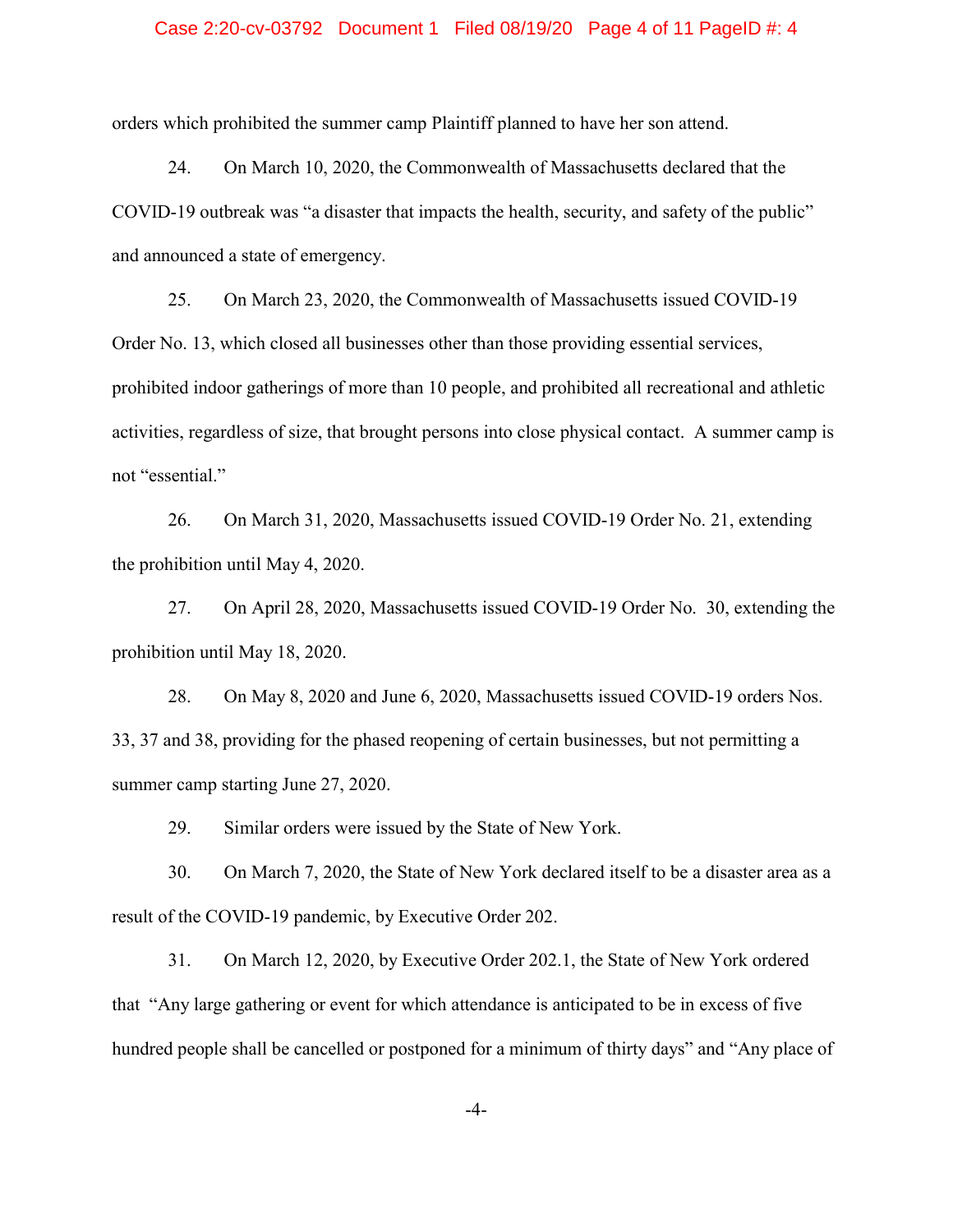#### Case 2:20-cv-03792 Document 1 Filed 08/19/20 Page 5 of 11 PageID #: 5

business or public accommodation, and any gathering or event for which attendance is anticipated to be fewer than five hundred people, shall operate at no greater than fifty percent occupancy, and no greater than fifty percent of seating capacity, for thirty days effective on Friday, March 13, 2020, except that any theater seating five hundred or more attendees for a live performance located in a city of one million or more shall not hold any further performances after 5pm on March 12, 2020."

On March 16, 2020, by Executive Order 202.3, the State of New York ordered 32. that "The directive requiring large gatherings and events to be cancelled or postponed if they had anticipated attendance in excess of 500 people by virtue of Executive Order 202.1 dated March 12, 2020, is hereby amended and modified to require that any large gathering or event (concert, conference, worship service, performance before a large audience, etc.) shall be cancelled or postponed if more than fifty persons are expected in attendance, at any location in New York State until further notice."

On March 18, 2020, by Executive Order 202.5, the State of New York ordered 33. that "all places of public amusement, whether indoors or outdoors, including but not limited to, locations with amusement rides, carnivals, amusement parks, water parks, aquariums, zoos, arcades, fairs, children's play centers, funplexes, theme parks, bowling alleys, family and children's attractions shall likewise be closed to the public at 8 p.m. on March 19. This directive shall not apply to public parks and open recreation areas."

34. On March 19, 2020, by Executive Order 202.7, the State of New York ordered that "Effective March 21, 2020 at 8 p.m. and until further notice all businesses and not-for-profit entities in the state shall utilize, to the maximum extent possible, any telecommuting or work

 $-5-$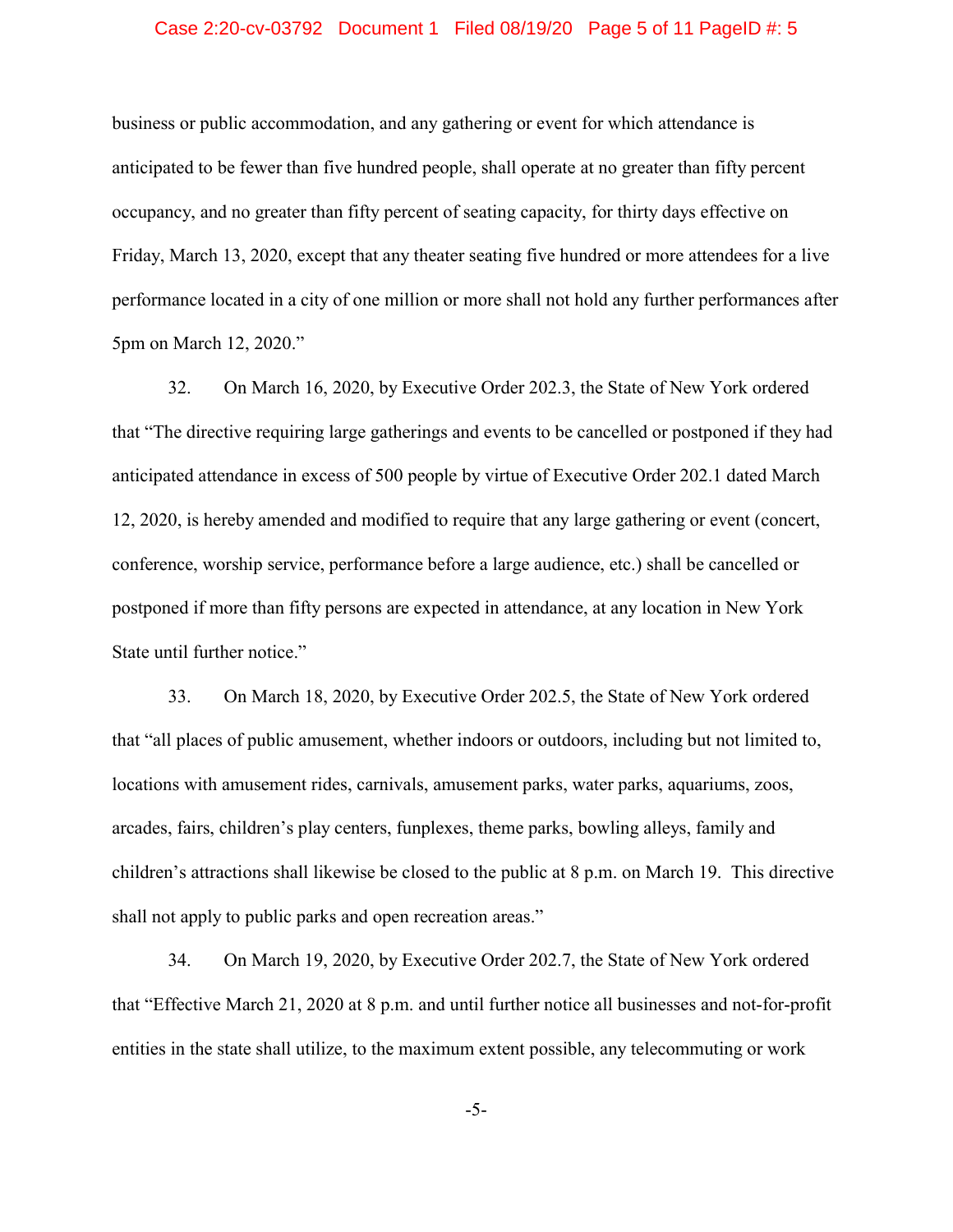#### Case 2:20-cv-03792 Document 1 Filed 08/19/20 Page 6 of 11 PageID #: 6

from home procedures that they can safely utilize. Each employer shall reduce the in-person workforce at any work locations by 75% no later than March 21 at 8 p.m. Any essential business or entity providing essential services or functions shall not be subject to the in-person restrictions."

35. On March 20, 2020, by Executive Order 202.8, the State of New York ordered that "Effective on March 22 at 8 p.m.: All businesses and not-for-profit entities in the state shall utilize, to the maximum extent possible, any telecommuting or work from home procedures that they can safely utilize. Each employer shall reduce the in-person workforce at any work locations by 100% no later than March 22 at 8 p.m. Any essential business or entity providing essential services or functions shall not be subject to the in-person restrictions. An entity providing essential services or functions whether to an essential business or a non-essential business shall not be subjected to the in-person work restriction, but may operate at the level necessary to provide such service or function. Any business violating the above order shall be subject to enforcement as if this were a violation of an order pursuant to section 12 of the Public Health Law."

36. On March 29, 2020, by Executive Order 202.13, the State of New York ordered that "By virtue of Executive Orders 202.3, 202.4, 202.5, 202.6, 202.7, 202.8, 202.10, 202.11 which closed or otherwise restricted public or private businesses or places of public accommodation, all such Executive Orders shall be continued, provided that the expiration dates of such Executive Orders shall be aligned, such that all in-person business restrictions will be effective until 11:59 p.m. on April 15, 2020, unless later extended by future Executive Orders."

37. On April 16, 2020, by Executive Order 202.18, the State of New York ordered

 $-6-$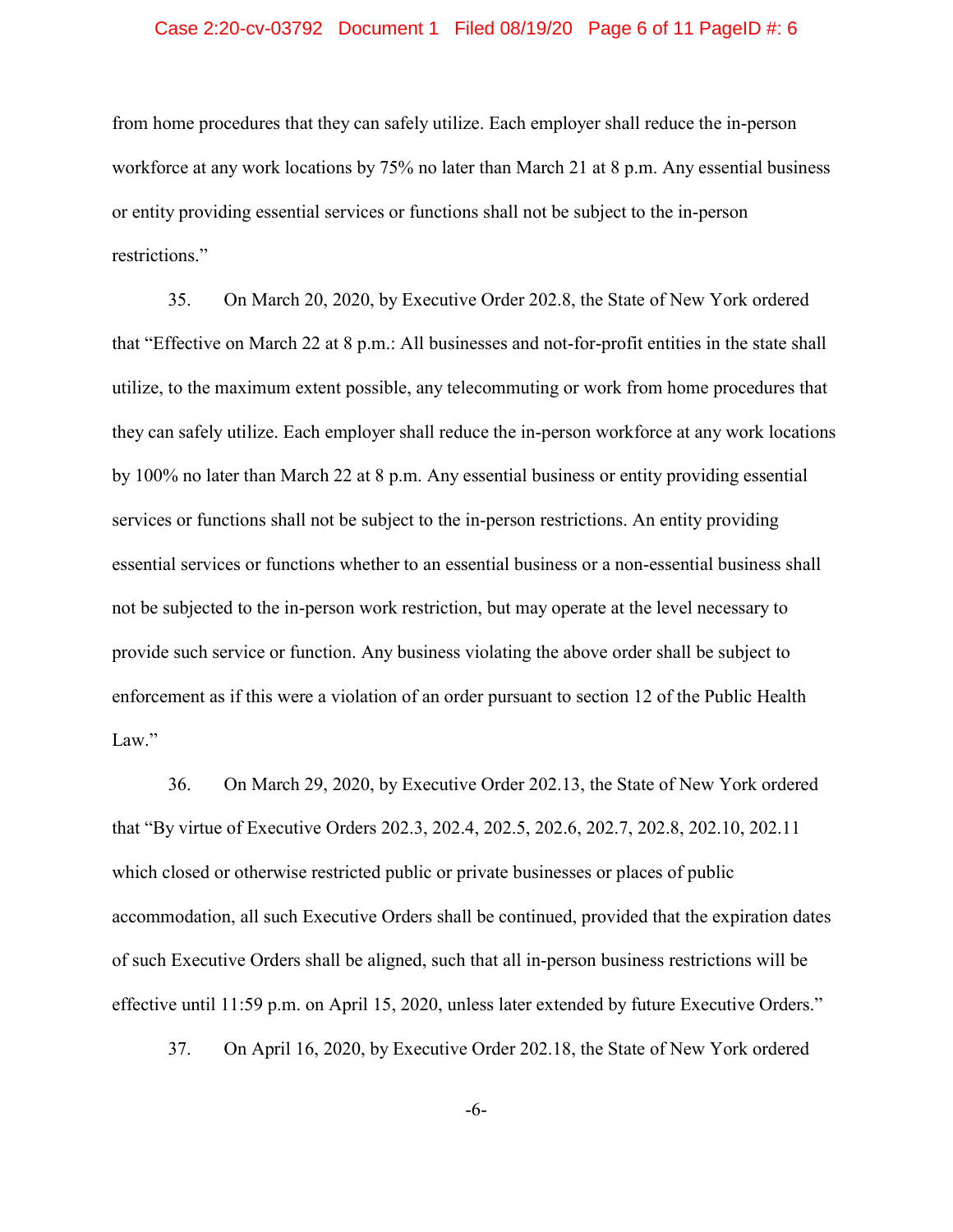#### Case 2:20-cv-03792 Document 1 Filed 08/19/20 Page 7 of 11 PageID #: 7

that "Executive Order 202.14, which extended the provisions of Executive Orders 202.3, 202.4, 202.5, 202.6, 202.7, 202.8, 202.10, 202.11, and 202.13 which each closed or otherwise restricted public or private businesses or places of public accommodation, and which required postponement or cancellation of all non-essential gatherings of individuals of any size for any reason (e.g. parties, celebrations, games, meetings or other social events), is hereby continued, provided that the expiration date of such provisions of such Executive Orders shall be aligned. such that all in-person business restrictions and workplace restrictions will be effective until 11:59 p.m. on May 15, 2020, unless later extended by a future Executive Order. All enforcement mechanisms by state or local governments shall continue to be in full force and effect until May 15, 2020 unless later extended by a future Executive Order."

38. On May 14, 2020, by Executive Order 202.31, the State of New York ordered that "Executive Order 202.28, which extended the provisions of Executive Orders 202.3, 202.4, 202.5, 202.6, 202.7, 202.8, 202.10, 202.11, 202.13, and 202.14 which each closed or otherwise restricted public or private businesses or places of public accommodation, and which required postponement or cancellation of all non-essential gatherings of individuals of any size for any reason (e.g. parties, celebrations, games, meetings or other social events), which together constitute New York On PAUSE, is hereby continued until 11:59 p.m. on May 28, 2020, unless later amended or extended by a future Executive Order".

39. On May 28, 2020, by Executive Order 202.34, the State of New York ordered that "Executive Order 202.31, which extended the provisions of Executive Orders 202.3, 202.4, 202.5, 202.6, 202.7, 202.8, 202.10, 202.11, 202.13, 202.14, 202.28 which each closed or otherwise restricted public or private businesses or places of public accommodation, and

 $-7-$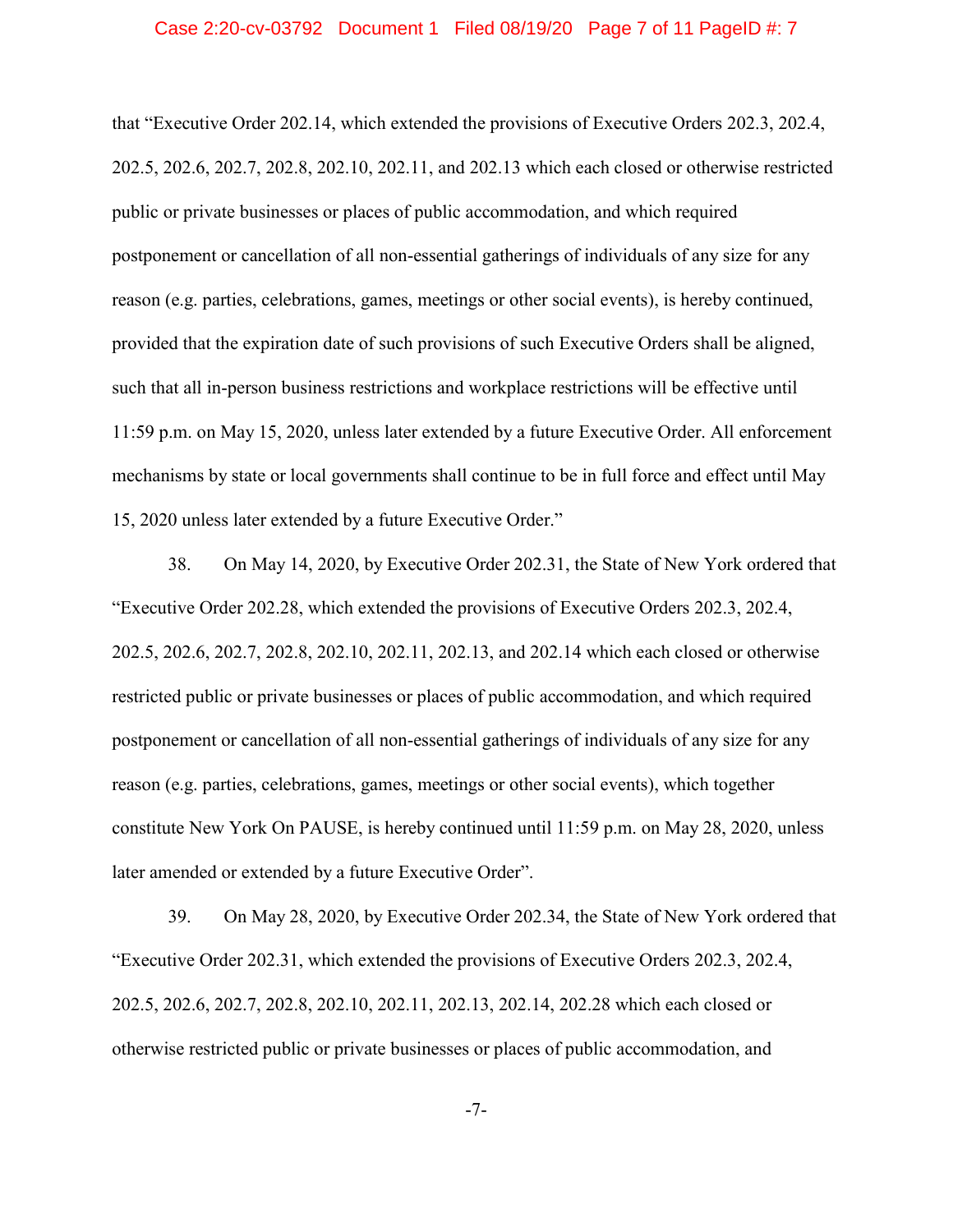#### Case 2:20-cv-03792 Document 1 Filed 08/19/20 Page 8 of 11 PageID #: 8

Executive Order 202.32 as modified by Executive Order 202.33 which required postponement, cancellation, or restriction on size of all non-essential gatherings of more than ten individuals, and which together constitute New York On PAUSE, is hereby continued until and unless later amended or extended by a future Executive Order," with provision for gradual reopening by business and region.

40. Similar orders was issued by other states.

In order to comply with these and other official orders, the summer camp to be 41. attended by M Gordon was cancelled. Plaintiff was orally notified, followed by the document attached as Appendix C.

42. Plaintiff was reimbursed \$6,000 of the amount she paid the camp by the camp operator. The camp has not indicated whether it can or will reimburse anything further.

43. The cancellation of events by official order issued for the purpose of curbing the spread of contagious disease at such events is a "quarantine" applicable to Plaintiff's son and others who would attend such events.

44. Plaintiff made a claim under the policy.

Defendant denied the claim. On July 31, 2020, Plaintiff received a message 45. stating that the claim was determined not payable (Appendix D).

46. No formal reason for denial was provided.

47. The denial of the claim was wrongful. Defendant should have paid the claim and obtained any available recourse from the camp.

48. Upon information and belief, Defendant has categorically issued denials to every claim arising during the COVID-19 pandemic.

 $-8-$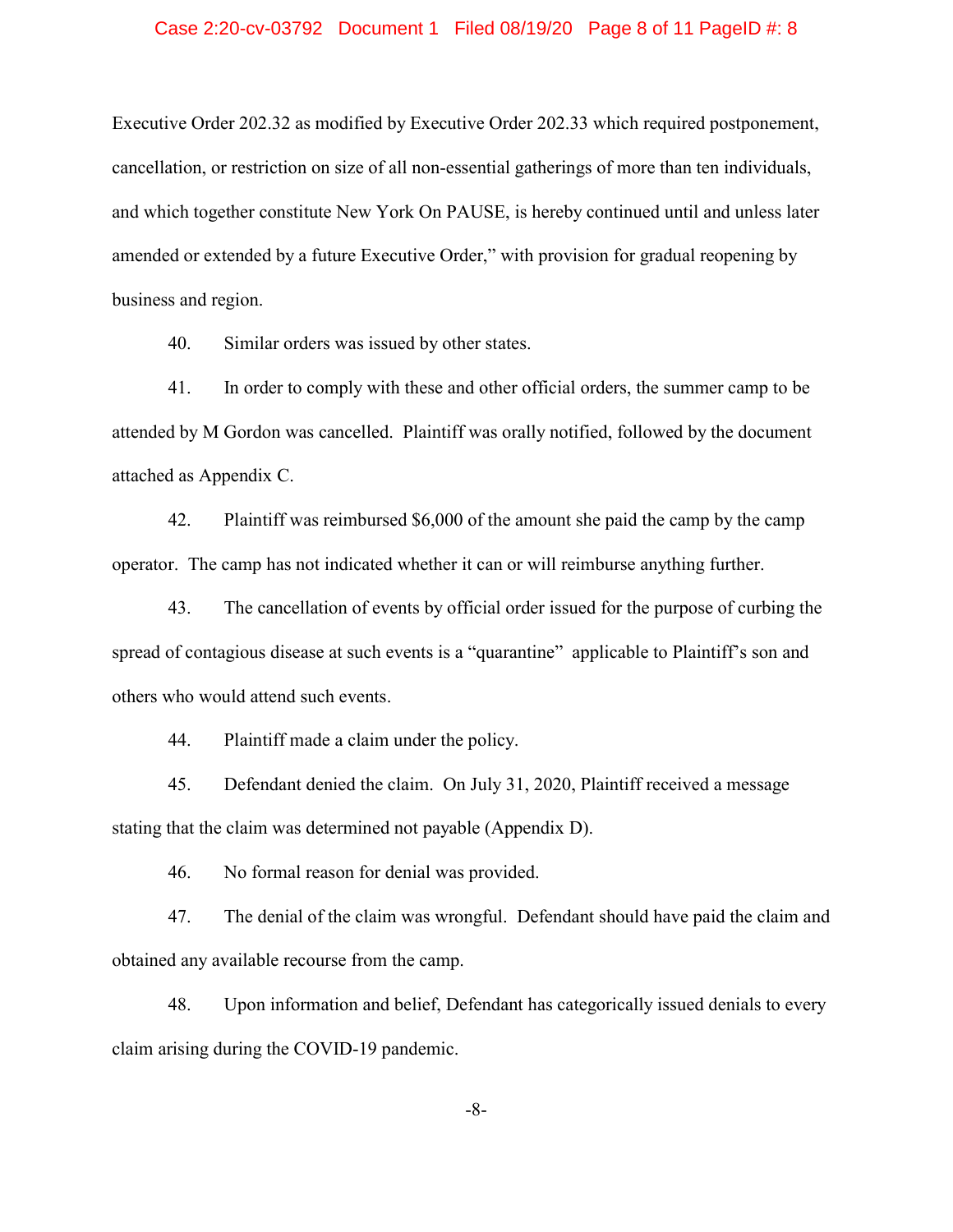#### **CLASS ALLEGATIONS**

49. Plaintiff brings this claim on behalf of a class, pursuant to Fed.R.Civ.P. 23(a) and  $23(b)(3)$ .

50. The class consists of (a) all persons located within the United States that purchased travel or trip or event cancellation insurance underwritten by United States Fire Insurance Company (b) prior to March 1, 2020, (c) which insurance referred to "quarantine" as a covered event (d) and were prevented from taking a trip or attending an event by governmental orders issued pursuant to the COVID-19 pandemic, including orders requiring cancellation of travel or events, (e) and who have not been completely reimbursed for amounts paid.

51. Excluded from the class are Defendant and its affiliated entities, the officers, directors, or employees of the Defendant, the legal representatives, heirs, successors, and assigns of the Defendants, anyone employed with Plaintiff's counsels' firms, any Judge to whom this case is assigned, and his or her immediate family.

Plaintiff may alter the class definition to conform to developments in the case 52. and discovery.

On information and belief, the class is so numerous that joinder of all members is 53. not practicable.

There are questions of law and fact common to the class members, which 54. common questions predominate over any questions relating to individual class members. The predominant common questions are:

> Whether the orders issued as a result of the COVID-19 pandemic impose a. a "quarantine."

> > $-9-$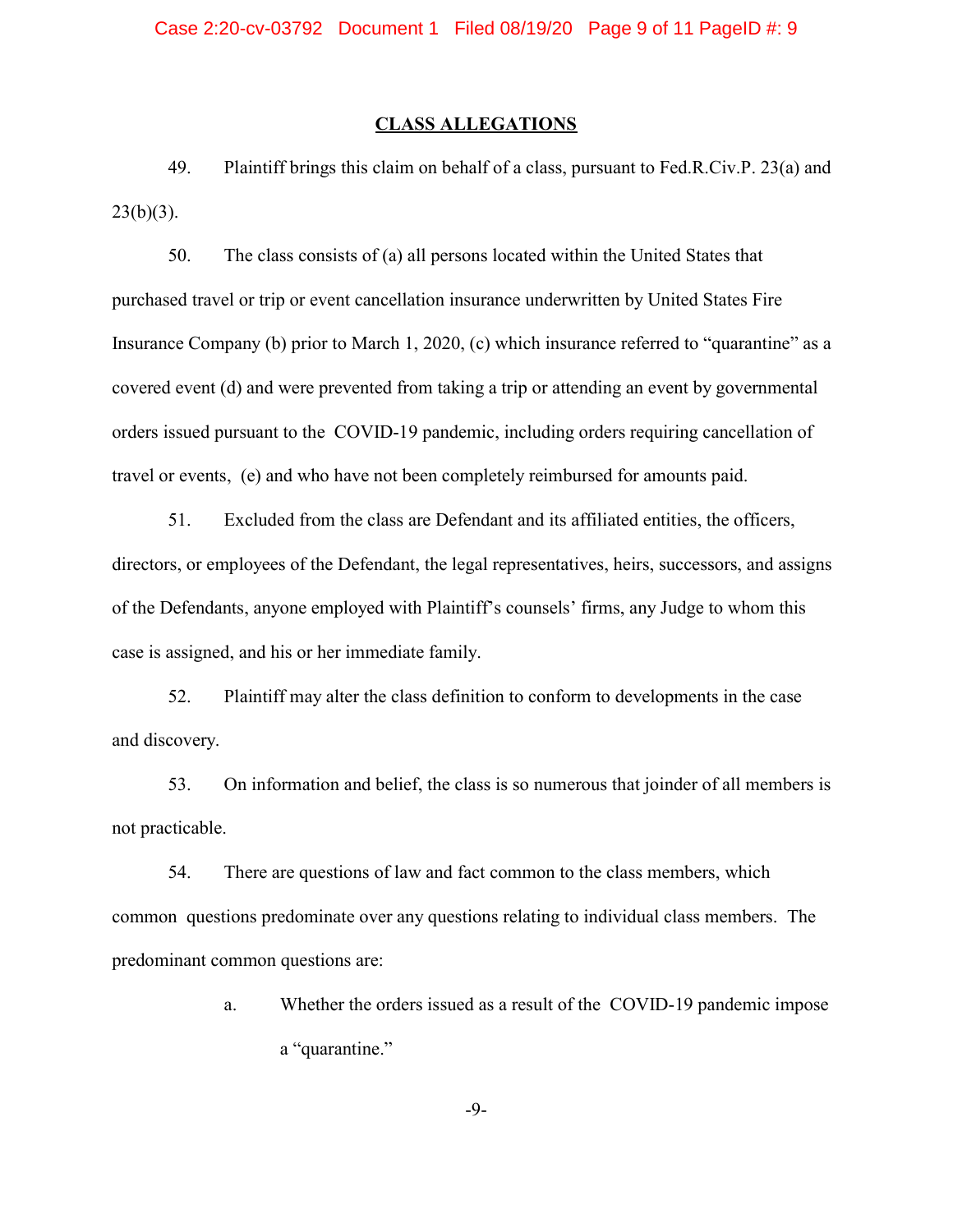### Case 2:20-cv-03792 Document 1 Filed 08/19/20 Page 10 of 11 PageID #: 10

 $\mathbf{b}$ . Whether Defendant refused to provide coverage.

55. Plaintiff's claim is typical of the claims of the class members. All are based on the same factual and legal theories.

56. Plaintiff will fairly and adequately represent the class members. Plaintiff has retained counsel experienced in class actions and consumer litigation.

57. A class action is superior for the fair and efficient adjudication of this matter, in

that:

- Individual actions are not economically feasible. a.
- Members of the class are likely to be unaware of their rights;  $\mathbf{b}$ .

# **COUNT I - BREACH OF CONTRACT**

- 58. Plaintiff incorporates paragraphs 1-57.
- Defendant breached its insurance policies with Plaintiff and the class members. 59.

60. As a result, Plaintiff and each class member sustained damages.

WHEREFORE, the Court should enter judgment in favor of Plaintiff and the class and against Defendant for:

- $i$ . A declaration that Defendant is obligated to pay for COVID-19 related losses;
- ii. Compensatory damages;
- iii. Costs of suit;
- $iv.$ Such other or further relief as the Court deems proper.